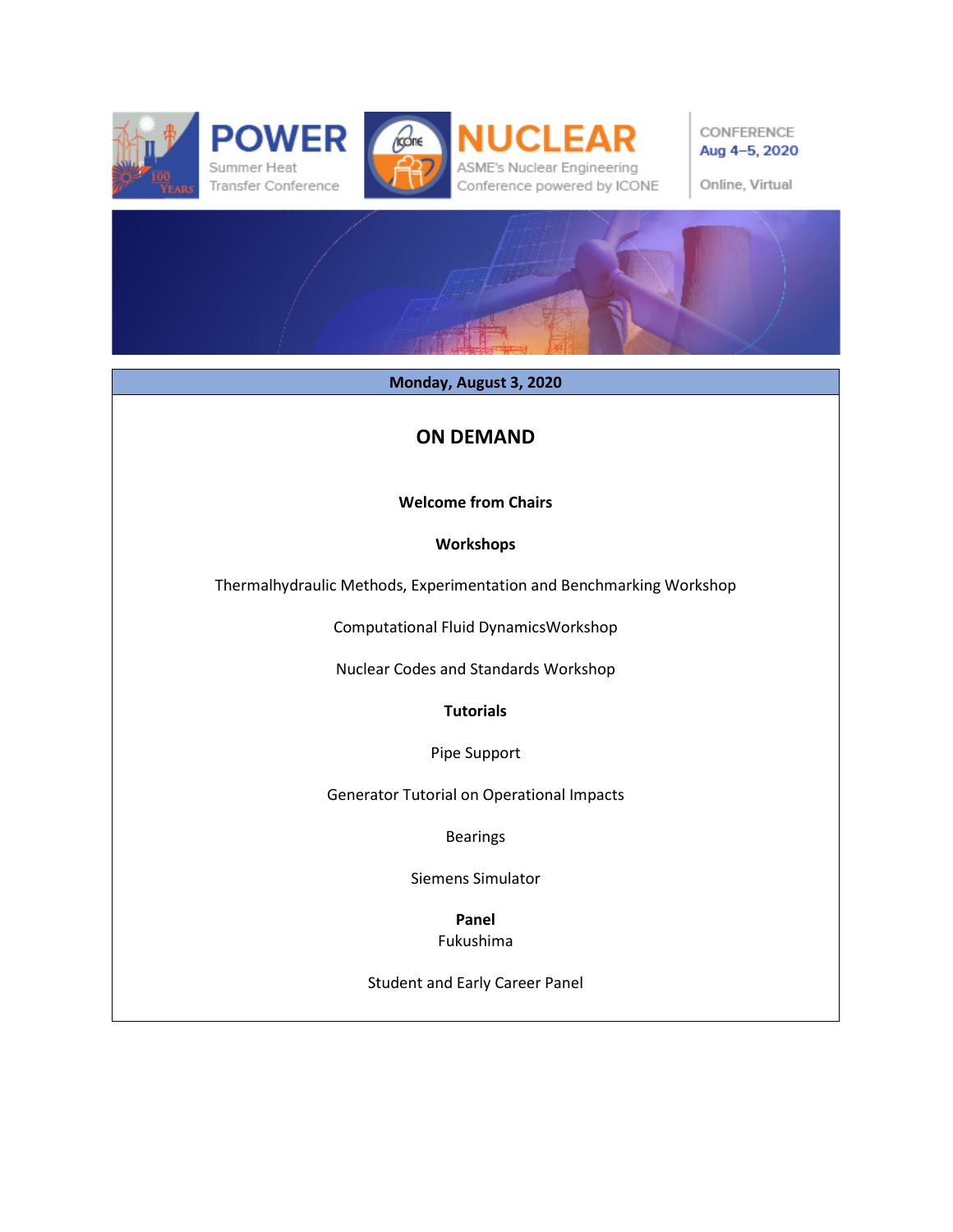| <b>Eastern Time</b>   | Tuesday, August 4, 2020                                                                                |                                                    |                                                       |                                                       |  |
|-----------------------|--------------------------------------------------------------------------------------------------------|----------------------------------------------------|-------------------------------------------------------|-------------------------------------------------------|--|
| 10:00AM to<br>10:15AM | <b>Welcome Message</b><br>ASME CEO (5 mins)<br>Conference Chairs (5 mins)<br>Keynote Welcome (5 mins)  |                                                    |                                                       |                                                       |  |
| 10:15AM to<br>11:00AM | Keynote - Pre-recorded<br><b>Bill Magwood</b><br>Live Q&A                                              |                                                    |                                                       |                                                       |  |
| 11:00AM to<br>11:15AM |                                                                                                        | <b>Exhibit Hall Break</b>                          |                                                       |                                                       |  |
| 11:15AM to<br>12:15PM | <b>ACE Rule Panel</b><br>Live Q&A                                                                      | Panel<br>COVID<br>Live Q&A                         |                                                       | <b>Technical Sessions</b><br>Pre-Recorded<br>Chat Q&A |  |
| 12:15PM to<br>12:30PM | <b>Exhibit Hall Break</b>                                                                              |                                                    |                                                       |                                                       |  |
| 12:30PM to<br>1:15PM  | Plenary<br>Ken Canavan, Westinghouse<br>Live Q&A                                                       |                                                    |                                                       |                                                       |  |
| 1:15PM to 1:45PM      | <b>Exhibit Hall Break</b>                                                                              |                                                    | Siemens Simulator (Live)                              |                                                       |  |
| 1:45PM to 3:15PM      | Panel<br>Enabling a<br><b>Bright Future</b><br>for Nuclear<br>Energy through<br>Innovation<br>Live Q&A | Robotics and<br><b>Drones</b><br><b>Seminar</b>    | <b>Technical Sessions</b><br>Pre-Recorded<br>Chat Q&A |                                                       |  |
| 3:15PM to 3:30PM      | <b>Exhibit Hall Break</b>                                                                              |                                                    |                                                       |                                                       |  |
| 3:30PM to 5:00PM      | Panel<br><b>Advanced Fuel</b><br>Development<br>Live Q&A                                               | Workshop<br>Operational<br>Flexibility<br>Live Q&A | Panel<br><b>POWER2020</b><br>Student<br>Live Q&A      | <b>Technical Sessions</b><br>Pre-Recorded<br>Chat Q&A |  |
| 5:00PM to 5:15PM      | <b>Opening Reception</b>                                                                               |                                                    |                                                       |                                                       |  |
| 5:15PM to 6:00PM      | <b>Exhibit Hall</b>                                                                                    |                                                    |                                                       |                                                       |  |